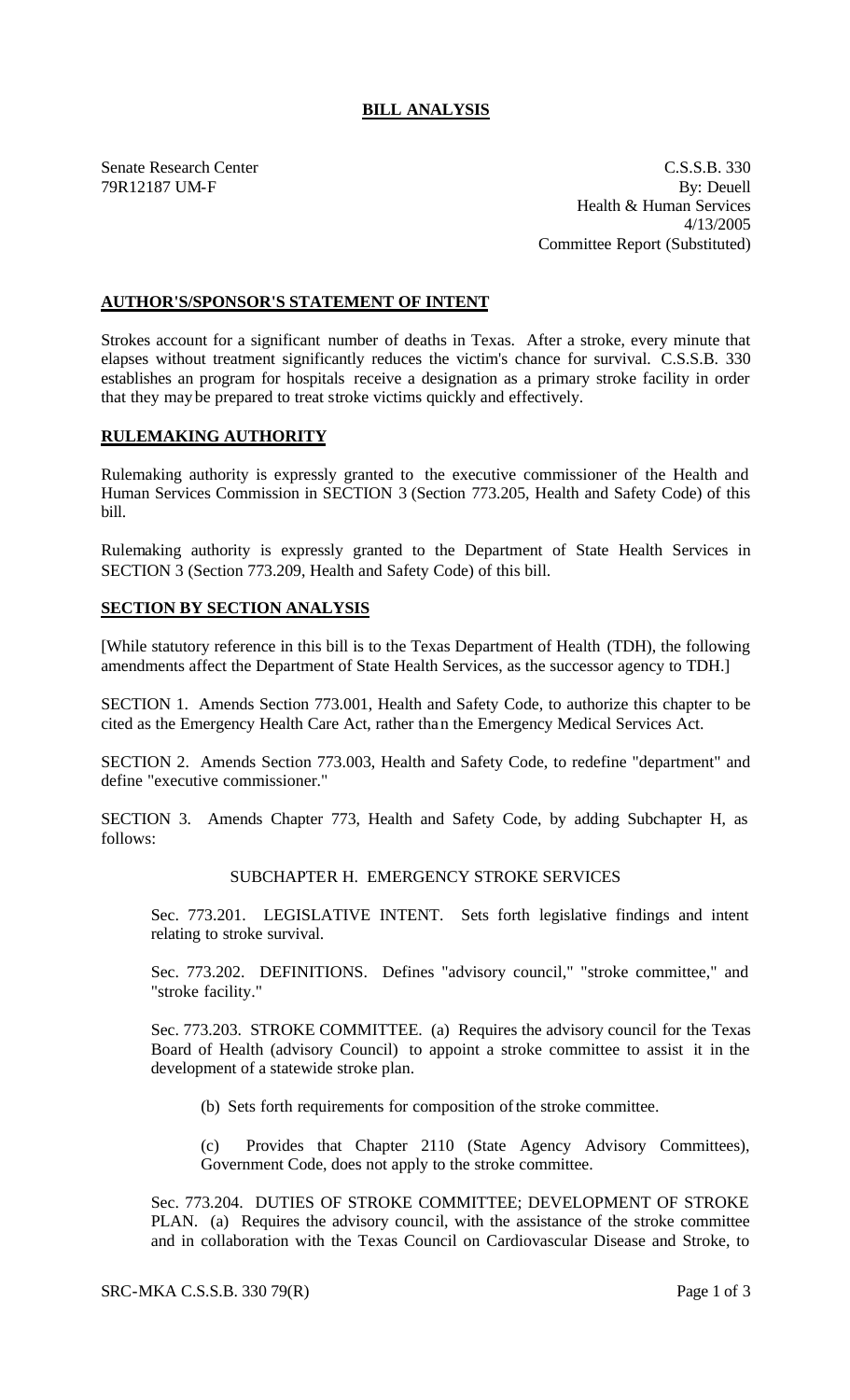develop a statewide stroke plan and assist the Department of State Health Services (DSHS) in developing stroke facility designation criteria.

(b) Sets forth requirements for inclusion in the stroke plan.

(c) Requires the stroke committee to advise the executive commissioner of the Health and Human Services Commission (executive commissioner) regarding administrative pena lties for violations of this subchapter.

Sec. 773.205. STROKE FACILITY DESIGNATION. (a) Requires DSHS to designate stroke facilities that are a part of an emergency medical services and trauma care system in accordance with rules adopted by the executive commissioner.

(b) Authorizes a health care facility to apply to DSHS for designation as a stroke facility, and requires DSHS to grant the designation if the facility meets requirements for designation.

(c) Requires the executive commissioner to adopt rules regarding the criteria necessary for a health care facility to be designated a stroke facility. Requires the executive commissioner, in adopting rules, to consult the criteria for stroke facilities established by national medical organizations.

(d) Prohibits DSHS from setting an arbitrary limit on the number of health care facilities designated as stroke facilities.

(e) Requires the rules for designation to require a health care facility to have a health care professional available at all times who is knowledgeable about stroke care and capable of carrying out acute stroke therapy and record patient treatment and outcomes.

Sec. 773.206. USE OF DESIGNATION. Prohibits a health care facility, after September 1, 2007, from using certain terminology in printed materials seen by or given to the public unless it has been designated as a primary stroke center under this subchapter.

Sec. 773.207. FEES. (a) Requires DSHS to charge a fee in accordance with this section to a health care facility that applies for initial or renewal designation as a stroke facility.

(b) Requires DSHS, to the extent feasible, to establish a schedule of fees as necessary for DSHS to recover the cost directly related to the designation of stroke facilities under this subchapter.

(c) Requires DSHS to determine the amount of the fee for initial or renewal designation for a health care facility according to the number of beds in the facility.

Sec. 773.208. DENIAL, SUSPENSION, OR REVOCATION OF DESIGNATION. (a) Authorizes DSHS to deny, suspend, or revoke a health care facility's designation as a stroke facility if the facility fails to comply with the rules adopted under this subchapter.

(b) Provides that the denial, suspension, or revocation of a designation by DSHS and the appeal from that action are governed by DSHS's rules for a contested case and hearing and by Chapter 2001 (Administrative Procedure), Government Code.

Sec. 773.209. GRANT PROGRAMS. (a) Requires DSHS to establish programs to award grants to initiate, expand, maintain, and improve stroke care in accordance with Subsections (b) and (c).

(b) Requires DSHS, by rule, to establish eligibility criteria for awarding grants to rural health care facilities located in counties with a population of less than 250,000. Requires the rules to require the grant recipient to use the grant funds for certain purposes.